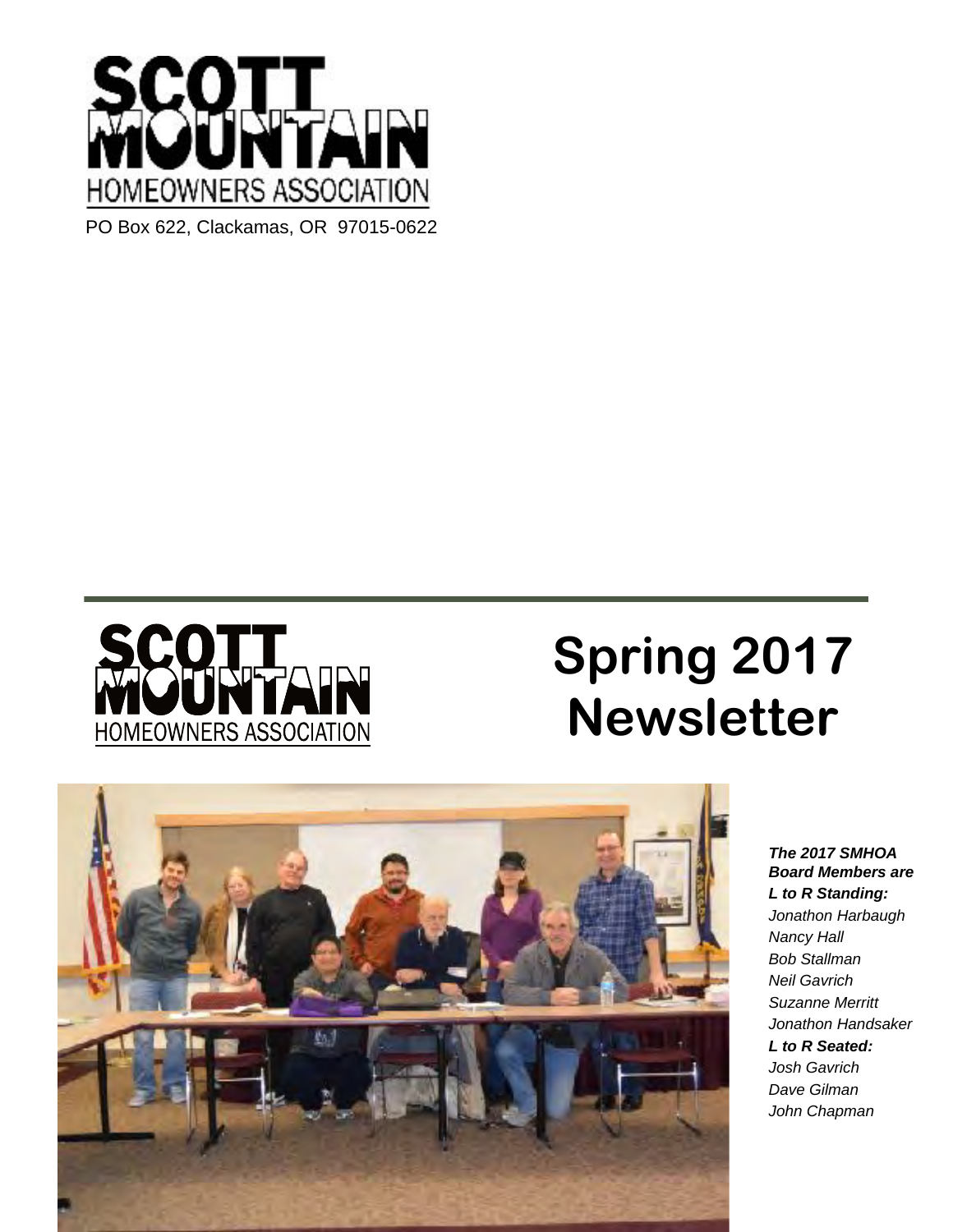

# **Drain Project Complete**

 The work took three days. The initial 15 foot trench revealed a drain pipe that was, over almost 40 years, completely blocked by a mass of roots. The contractor was able to remove some of the roots, and could get the cable camera another 15 feet in, but no further. The decision was made to excavate another 15 feet, at which point we found more root mass, but of a less dense nature. The camera was able to make it's way through and it revealed the roots extended about 90 feet of the remaining 190 feet of pipe before the lower clean out. Given that this mass of root was not as dense as the initial obstructions, they brought in a jetter/cutter on the third day and were successful in cleaning out all of the remaining root mass. The pipe was not damaged in any way, all the blockage was due to the roots.

## **Photos Please!**

 A new feature is coming soon to the HOA website. It was suggested that we have a place on the website where historical photos could be displayed. We are particularly interested in receiving photos of when our development was under construction. Maybe you have photos of when your house was being built. Or the day you finally got to move in! Photos of the surrounding area are of great interest too. Do you have earlier photos of Sunnyside Road? Or how about pictures of what it looked like before New Hope Church or the school was built. You get the idea. To kick off the campaign, we are in the process of obtaining permission from the Oregon Historical Society to display on our website an early photo of Mt Scott. We hope to have the photo on display soon. Those of us who are not Scott Mt "pioneers" may have photos to offer too. As an example, I took photos of when light rail was being built down by Johnson Creek Blvd. I even climbed "Rat Hill" to get a better shot. Rat Hill is next to the northbound freeway on ramp at Johnson Creek. There were so many rat holes there that I think Vector Control must be afraid to venture there. I persevered nevertheless (while wishing I had a terrier by my side) and got some photos. I will find and post them. Please join the effort to preserve the history of the neighborhood. Please look through your photos for ones that tell the tale of the area. Then submit copies to the HOA. All of us in the neighborhood and our posterity will appreciate it!



While driving through our neighborhood please obey these signs and help keep our neighborhood safe for everyone.

#### **Street Light Out?**

If there is a streetlight out on your street, you can contact PGE and report it. Call 800-544-1795 and press 3. PGE will want the Map # and Pole Tag #; these will be on a round or oval metal tag that is on the pole.

### **NEIGHBORHOOD WATCH**

As always, please keep a look out for strangers, unusual activity or different cars in your area and call the police if you are suspicious of anything.

- Please drive carefully throughout the neighborhood.
- Please report any vandalism of newly planted seedlings in the green space.
- Please mind your noisy dogs. The HOA will be cracking down on this issue.
- Please report any street light or walking path light malfunctions.
- Please help keep the storm drains clear this rainy season.
- Watch out for coyotes. Don't leave your pets or food out.
- Lock your vehicles that are not in the garage day and night.
- Put your outgoing mail in a USPS box instead of your mailbox.
- Watch for poison oak while walking in the green spaces.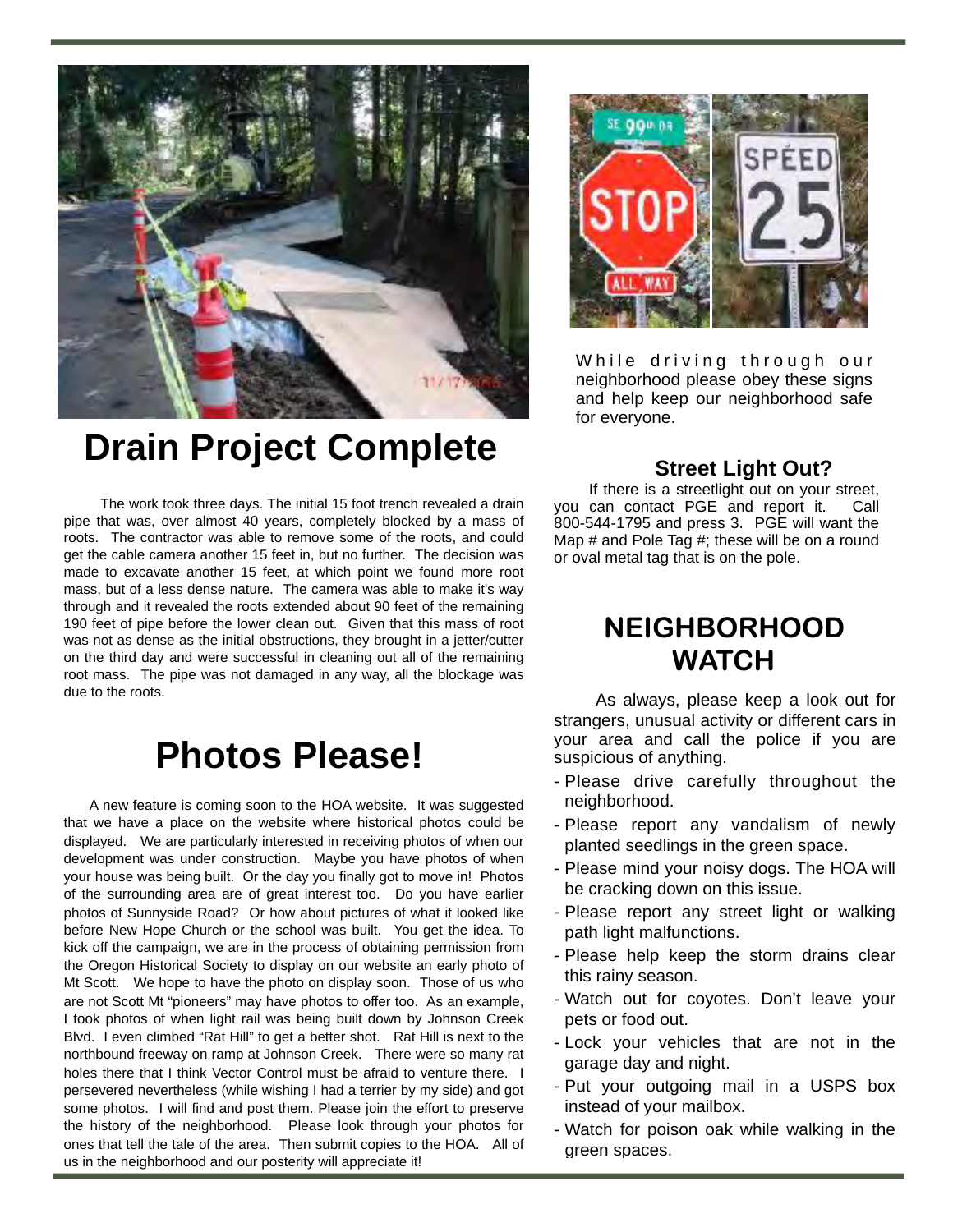### **Eagle Landing Update**

 Since the last newsletter there have been many 'stops and starts' with the Eagle Landing project. The former Master Plan was withdrawn on March 6, 2017 and the same day a revised Master Plan was submitted. The new Master Plan can be viewed at the Scott Mt HOA website.

 The current plan is to build 695,000 sqft of mixed use development. The plan shows 50,000 sqft of office, 70,000 sqft of retail, a 125 unit hotel, and 500 condominiums. On site parking spaces would number 1,493. This would all be built on the vacant undeveloped land east of the Church. The Church property is not involved at this time and is shown on their map as "Future Development".

 Traffic is the stumbling block for this development and is the big issue for our nearby neighborhood. The various traffic engineers have not yet weighed in on the new Master Plan. We should note one comment in particular from the County traffic engineers in their letter of November 18, 2016 to the City of Happy Valley regarding Eagle Landing. It's number 6 J and states: " The "TIA (traffic impact analysis) reports substantial increases to traffic volumes on both Valley View Terrace and Stevens Road north of Hillcrest, two County collector roadways that are not constructed to County standards and are largely residential in nature."

 Page 37 in the Master Plan shows access points into the proposed development. Do a 'test drive' to the site. What road(s) do you think drivers will take to arrive and leave the site, considering the congestion on Sunnyside Road? Page 7 of the Master Plan gives an indication of what to expect. The first sentence states: "For this study, DEA (David Evans and Assoc.) focused its analysis on roadways that would directly serve the currently proposed Eagle Landing development as well as secondary roadways that could potentially be impacted." ( Further down the page) "The study intersections are along arterial as well as collector roadways. The applicable collector routes within the study area are Causey Road, William Otty Road, Valley View Terrace and sections of Stevens Road. These collector routes are important for moving traffic from local streets to arterial roads." (Final sentence) "The short section of Monterey Avenue (east of Stevens Road) is a neighborhood roadway. This local road is expected to provide direct access to the proposed Eagle Landing development." It appears neighborhood roads will be major players in moving Eagle Landing traffic.

 Prior Zone Change Conditions of Approval is the topic on page 49 of the Master Plan. A few quotes of interest: "Prior to 2012, the zoning allowed for the construction of up to 750,000 sqft of development without any conditions." (Next paragraph) "As this TIS summarizes the impacts of the first 695,000 sqft of development, it is assumed that the mitigations identified in the zone change completed in 2012 will only apply to development levels beyond the 750,000 sqft threshold." (Part of last paragraph) " A parallel application to amend the 2012 zone change conditions of approval is being submitted to the City of Happy Valley that will amend the conditions of approval to apply to any development beyond the previously approved 750,000 sqft." One of the main conditions of the 2012 zone change was for Eagle Landing to construct a connector road between Schumacher and Monterey. This road would cut through the Church parking lot and connect with the roundabout. Access to the Eagle Landing site is very limited. Traffic has increased since 2012 and this road is crucial for traffic circulation to and from the site. Eagle Landing must build this road to take pressure off surrounding roads. This particular condition of approval should not be allowed to be nullified by their zone change amendment application.

I will be updating the HOA website as things progress. Stay tuned ….

Submitted by Nancy Hall

# **Spring Dumpsters**



We are pleased to announce that we will be continuing our tradition of having yard debris drop boxes spread throughout the area. We will be having them dropped May 5<sup>th</sup> through the weekend. The locations are as follows:

- **96th court near 10757**
- **99th Dr. near 10312**
- **King Way near 9727**
- **99th Dr. near Nancy Ct.**
- **100th Dr. near 10126**

**Please remember that these boxes are for yard debris only so no concrete, plastic or rubber. The neighbors that endure the boxes near their home would greatly appreciate cleaning up after ourselves.** 

## **Living Within The Covenants**

 Written within the covenants that we all agreed to live by when we bought our homes, certain rules are established to make living in the Scott Mountain neighborhood more enjoyable. Here is a short list of violations that have been seen:

*- Repainting your house a different color before approval from the architectural committee — Dumping rubbish in the green spaces or along the pathways — Leaving trash cans at the curb after pickup — Storing trash cans in view from the street — Adding on to your home without an architectural committee review — Not keeping your yard in good order — Not paying your dues — Vehicles in extreme disrepair parked on any lot, street, or common area for a period in excess of 48 hours — Cutting down trees that are in a protected class or native to the area — Any tree over 6" in diameter at 5' needs approval prior to its removal.*

 **A complete copy of the covenants and other information about the SMHOA can be found on our website: [www.scottmountainhoa.com](http://www.scottmountainhoa.com)**